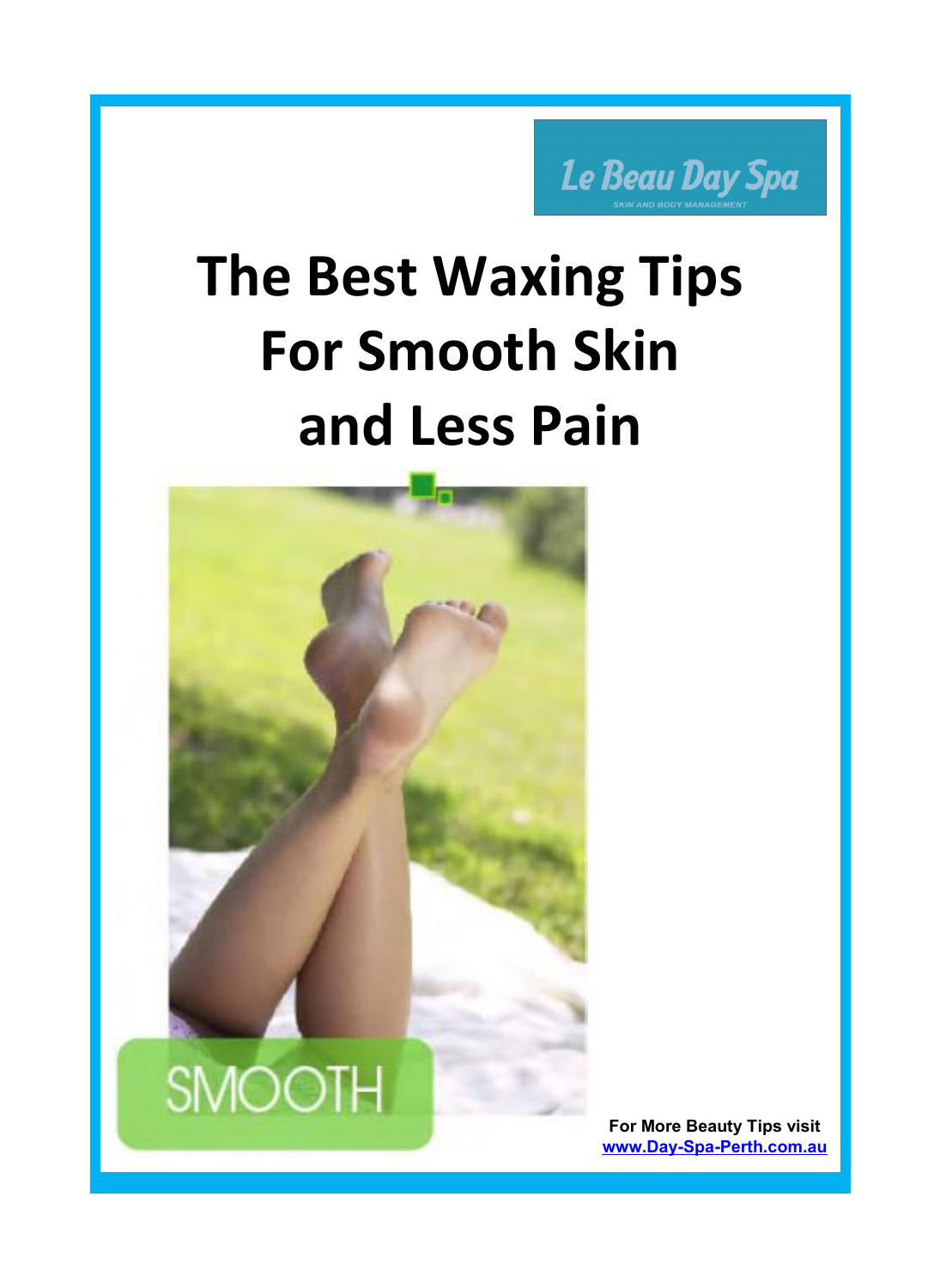### AUTHOR PAGE: Karen Skewes



Karen Skewes is an beauty therapist and owner of nationally awarded Le Beau Day Spa in Perth. Karen also gives lectures at industry seminars and contributes to industry magazines as a guest writer. Follow her on Twitter

<http://twitter.com/lebeaudayspa>

// Page 3 The Best Waxing Tips For Smooth Skin and Less Pain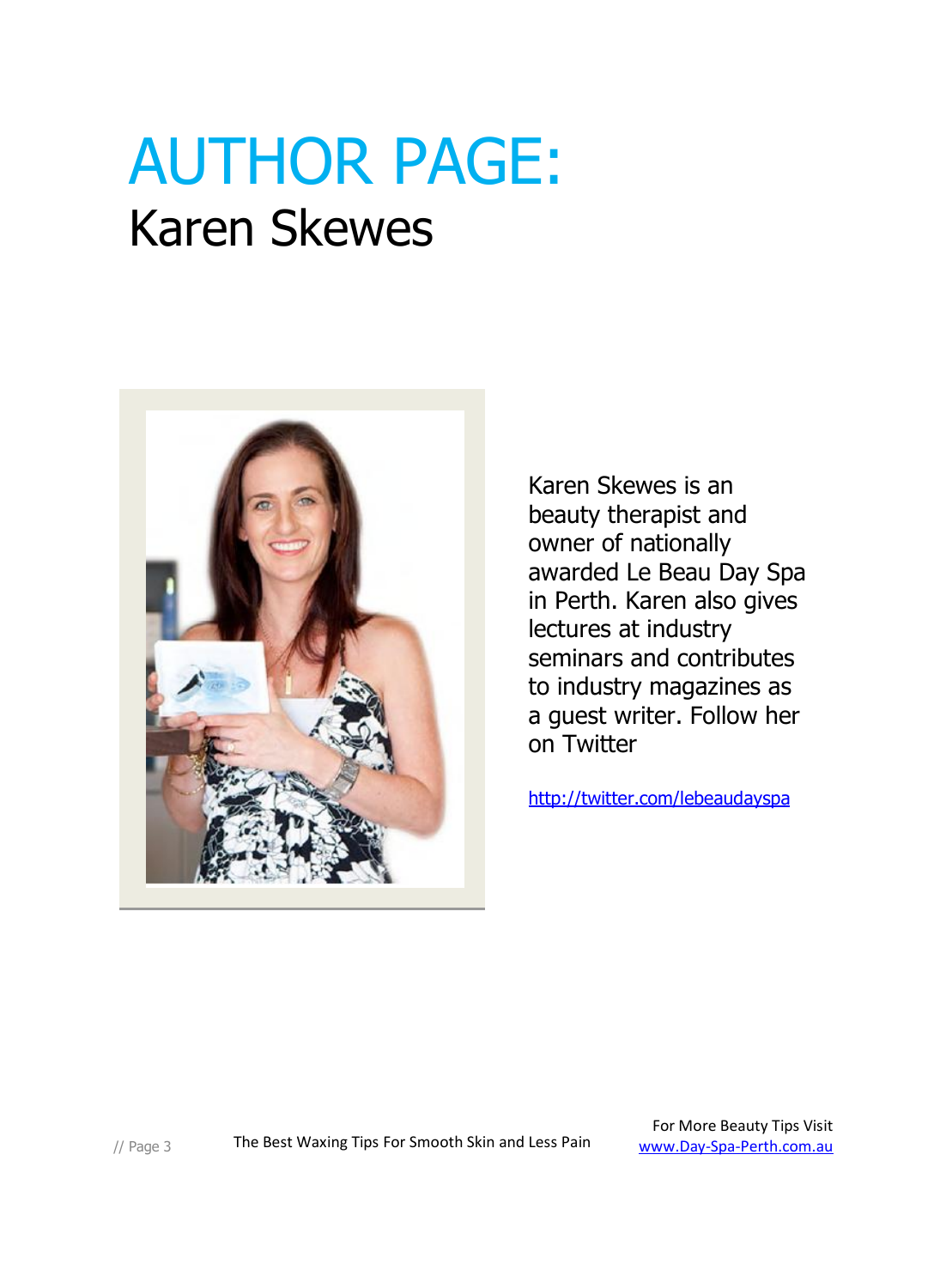# TABLE OF CONTENTS:

| <b>Best Aftercare Tips for</b> |  |
|--------------------------------|--|
| <b>Best Aftercare Tips for</b> |  |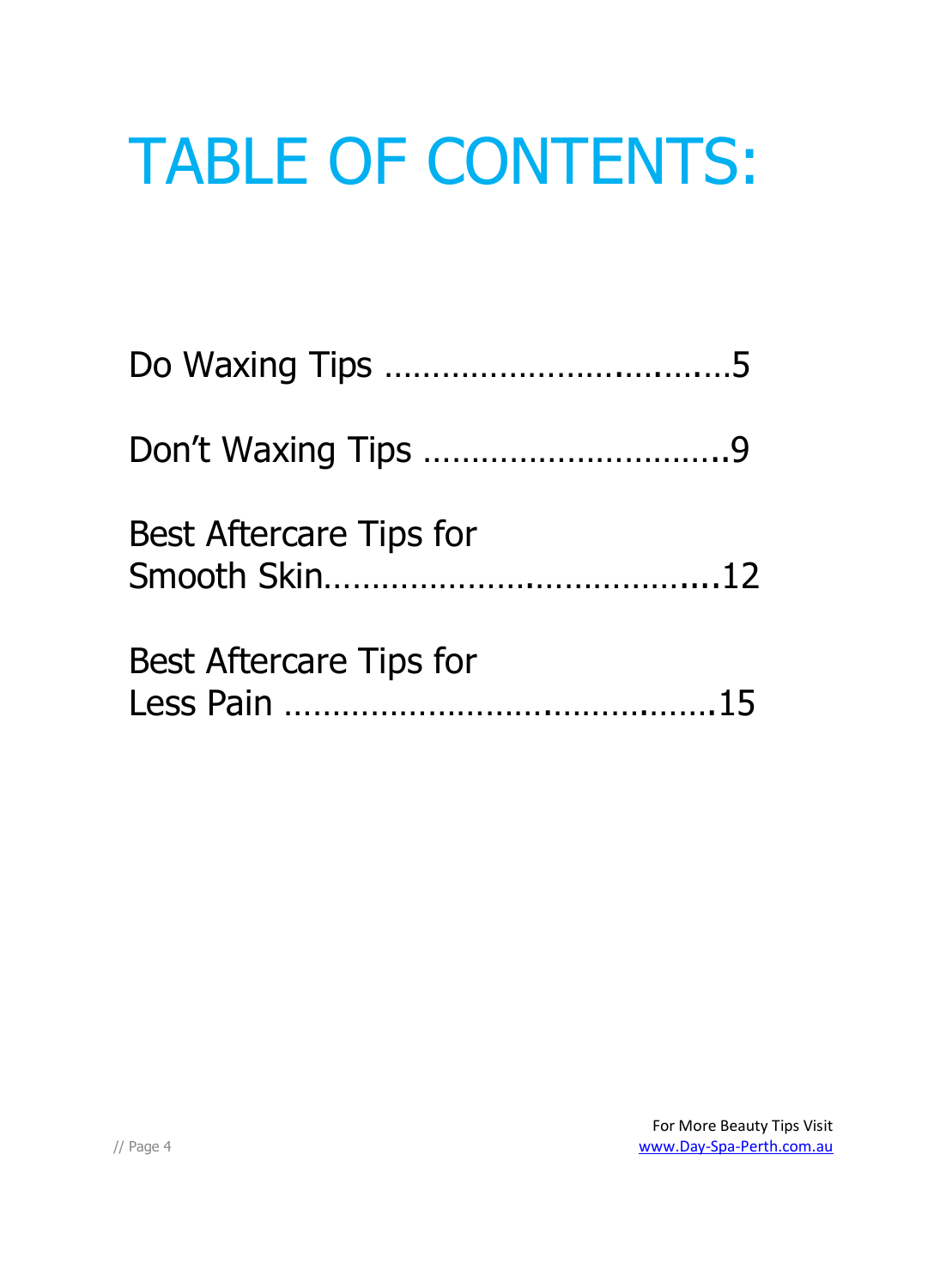### CHAPTER 1: **Do Waxing Tips**

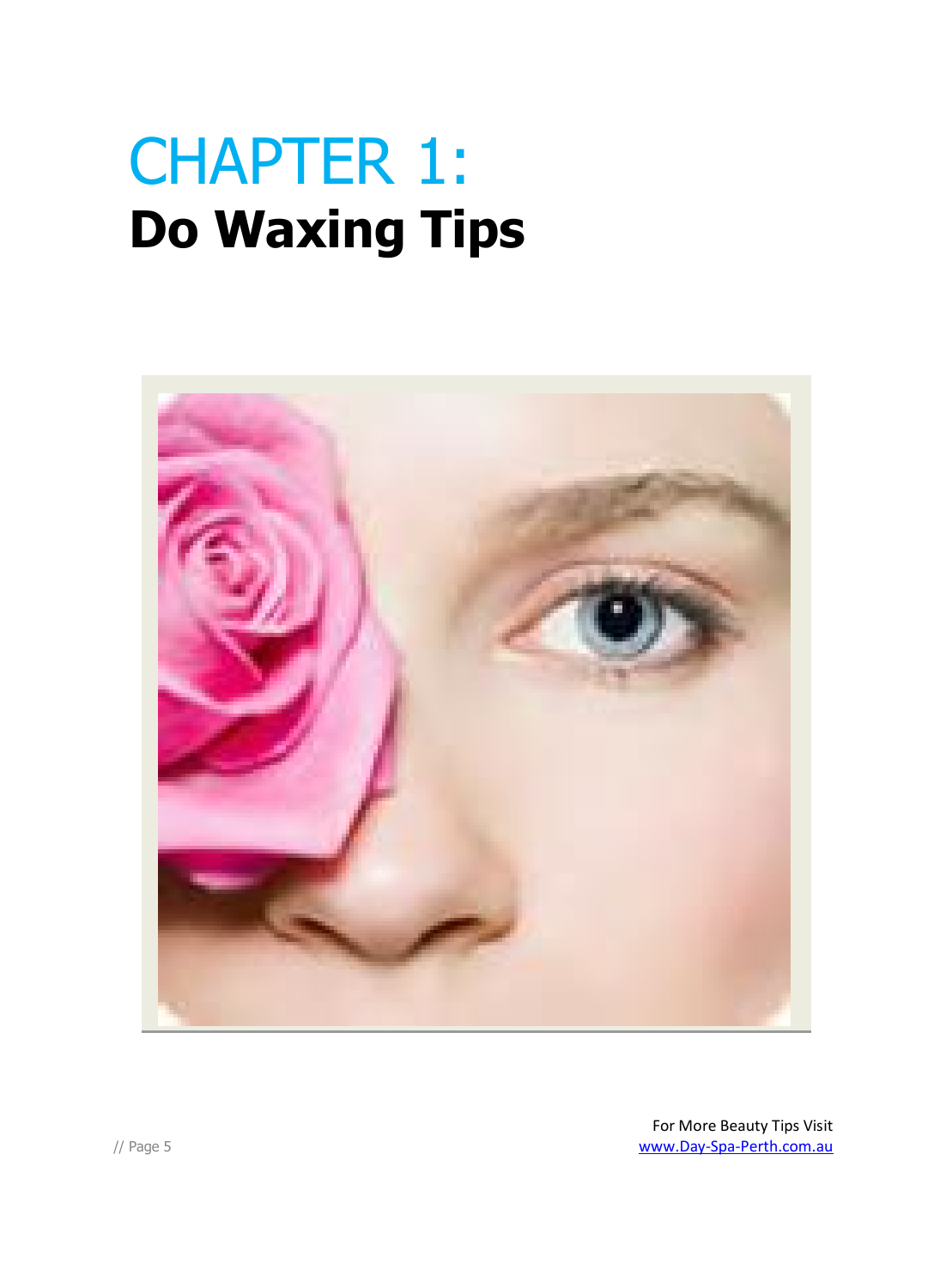The things women do for beauty ... we understand this topic can be a very delicate issue for many of you, but it is a very essential beauty service.

Having beautiful, smooth skin can make a woman feel more feminine, confident and alluring. The important thing that most women would like to know is how to achieve this gorgeous smooth skin without the pain.

• **DO** – dull the nerves. Prior to waxing apply something to numb the skin surface like a numbing cream or spray. Remember to not cover the whole body as this can cause heart conditions!

• **DO** – take Panadol or Ibuprofen one hour before your waxing appointment. Remember Ibuprofen should be taken with food.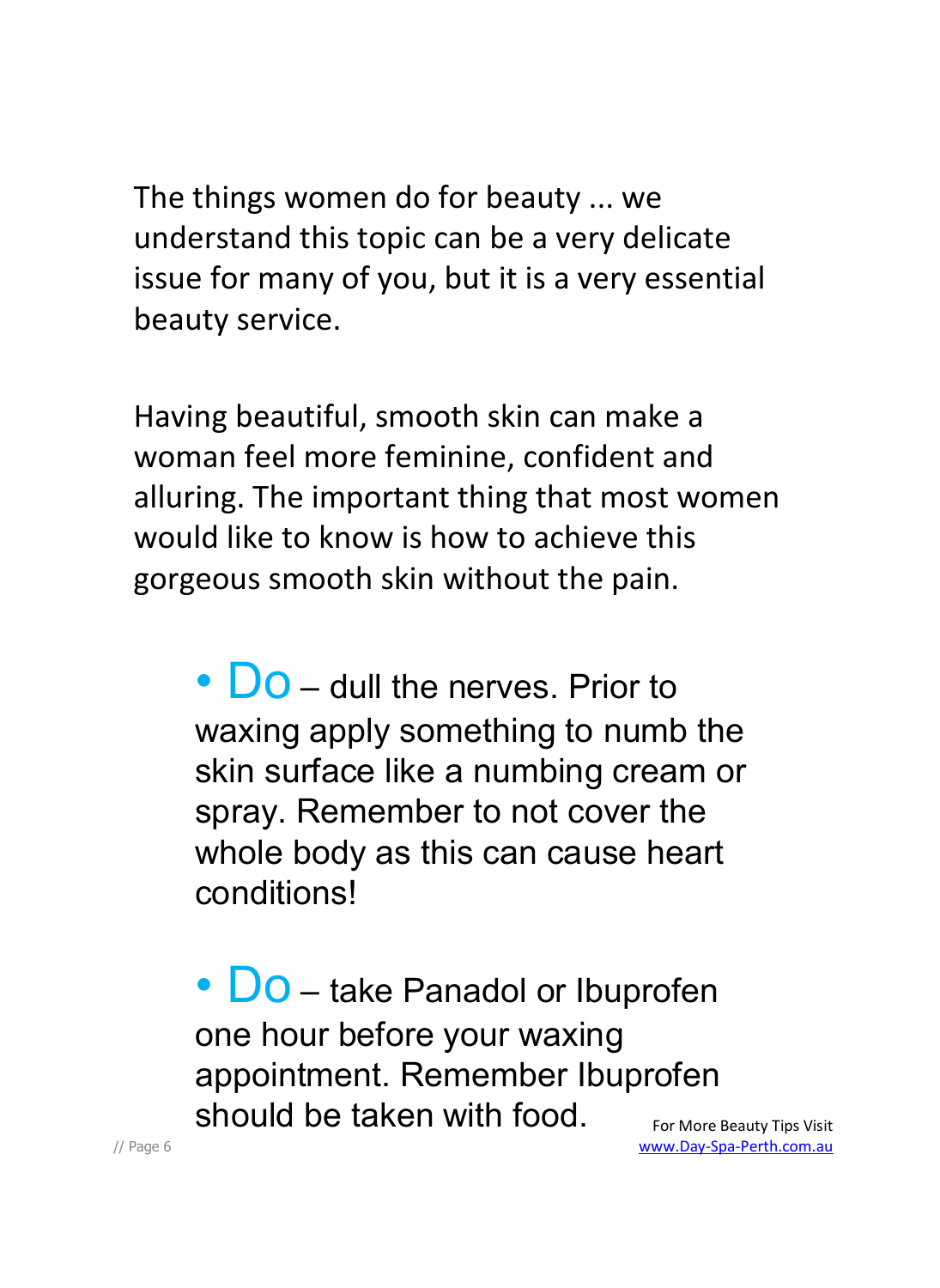

**Your skin loses about 30,000 to 40,000 dead skin cells from the surface almost every minute, even though you do not see it happening. This is why exfoliating is so important to keep that healthy**

**Do –** use body scrub and moisturiser regularly. Exfoliating gently before waxing will assist the process plus exfoliating helps prevent ingrown hairs. For more intense cases of ingrown ask one of our therapists for product solutions.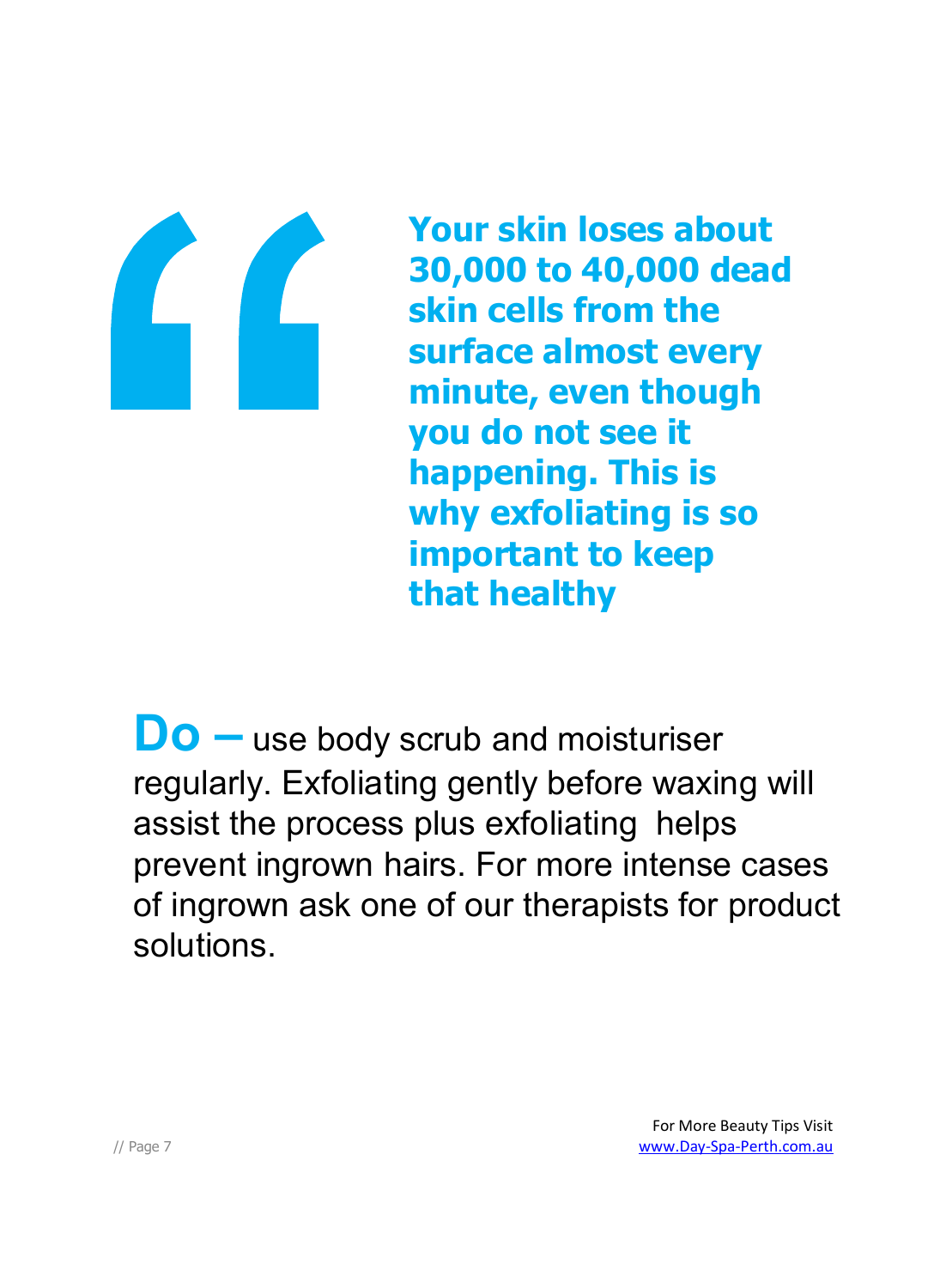•  $\bigcup$  O – wax regularly so there isn't a massive growth. This is especially the case with Brazilian waxing – the more hair there is the worse it is. Waxing regularly can reduce the pain of a Brazilian wax.

• **Do** – seek only experienced professionals to do your waxing. Many of the express nail bars are introducing waxing. Yes, they may be cheap but no certificates of training will be apparent as is the case with the nail technicians. Only ever trust your treatment to a professionally trained waxing specialist.

•  $\overline{D}$  – as the therapist tells you in terms of position and stretching the skin. The better the stretch the less the discomfort.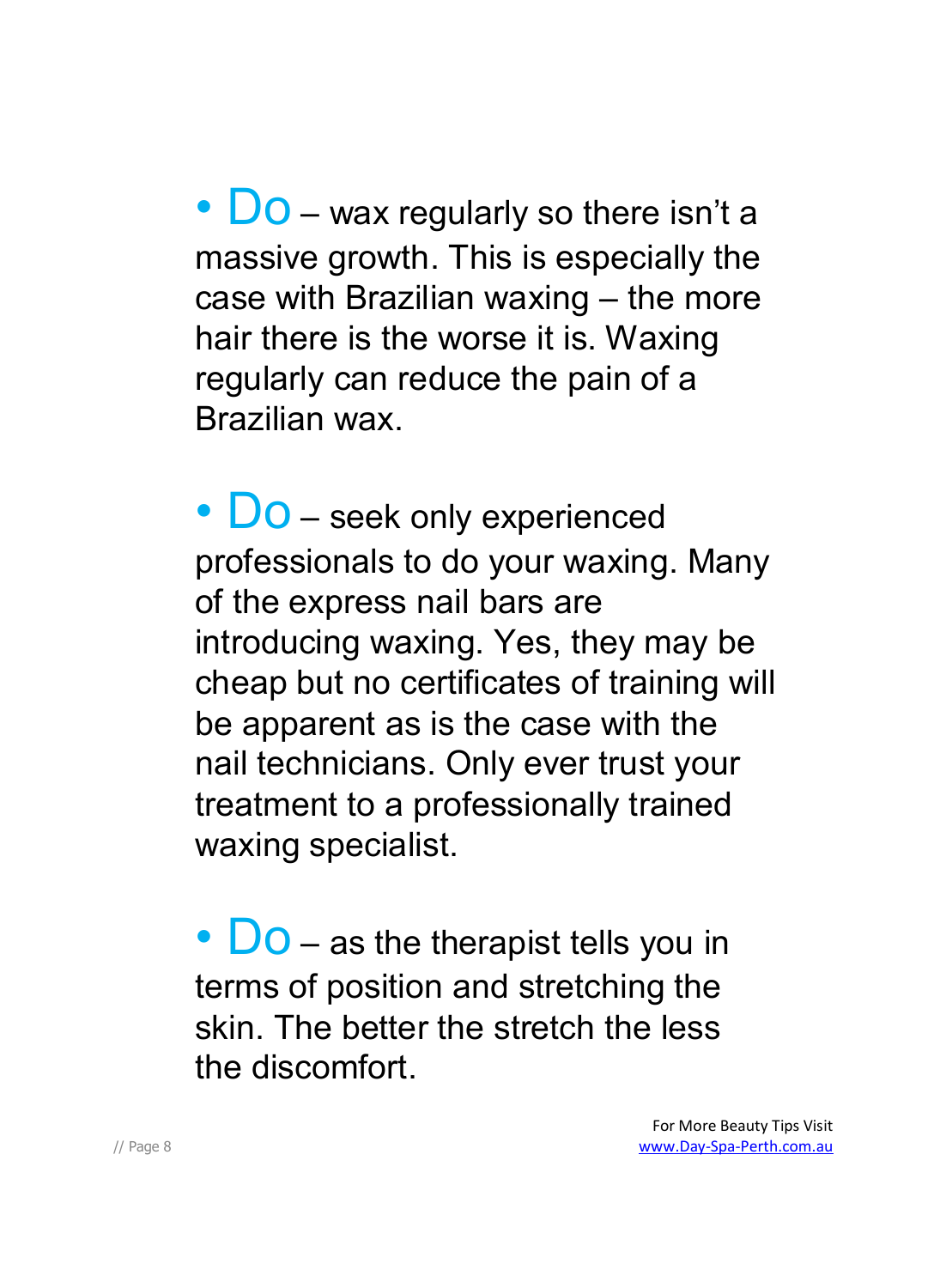### CHAPTER 2: **Don't Waxing Tips**

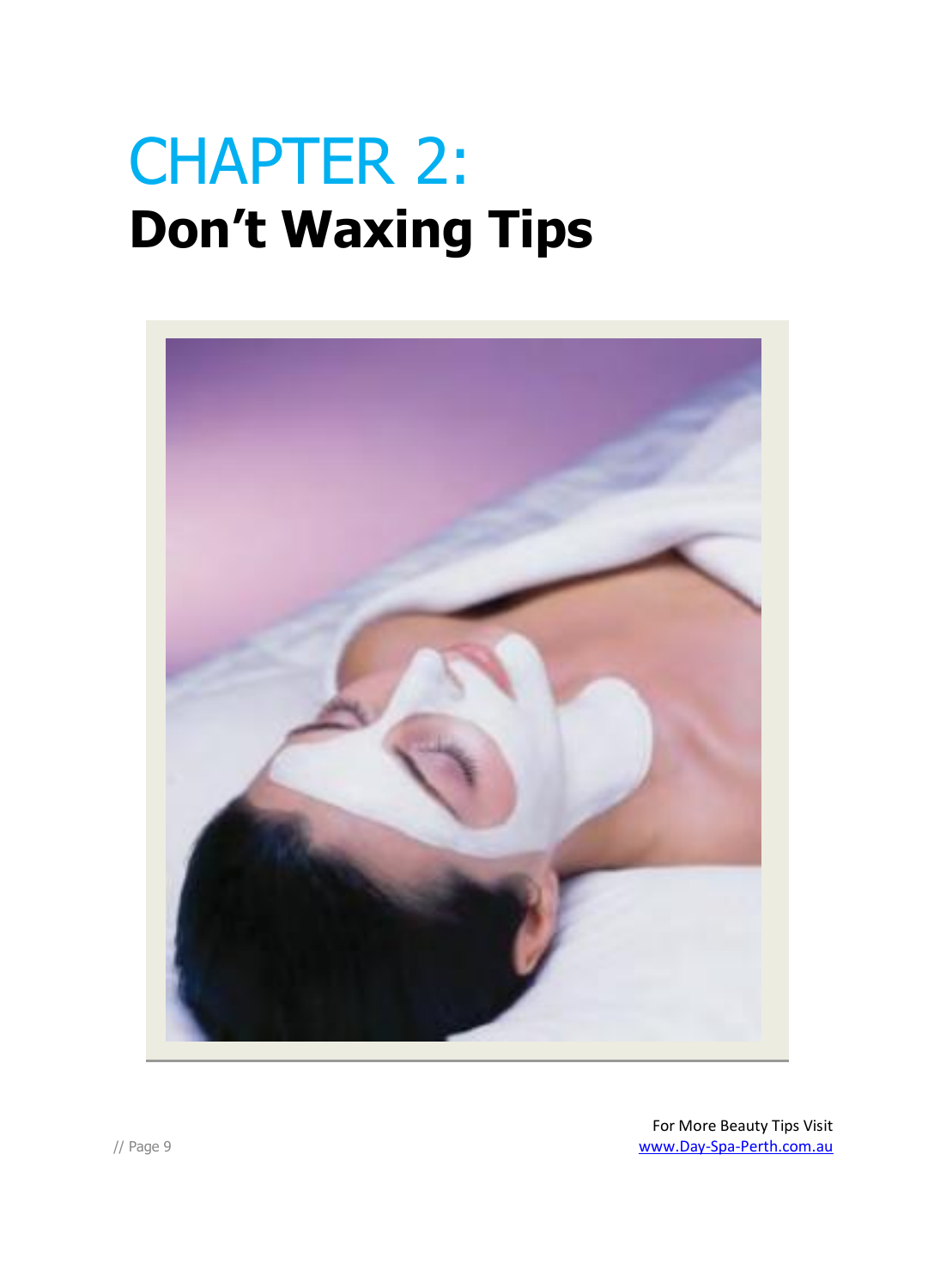• Don't – think waxing at home will be easy. It is hard and in my years as a therapist I have seen many attempts go wrong (those stories would fill a book!). There may be lots of pain, burning and bruising, not to mention broken and ingrown hairs.

• Don't – use ice for numbing. You may think of ice as being great to numb the skin and reduce pain, but anything cold tightens the pores which can cause even more pain.

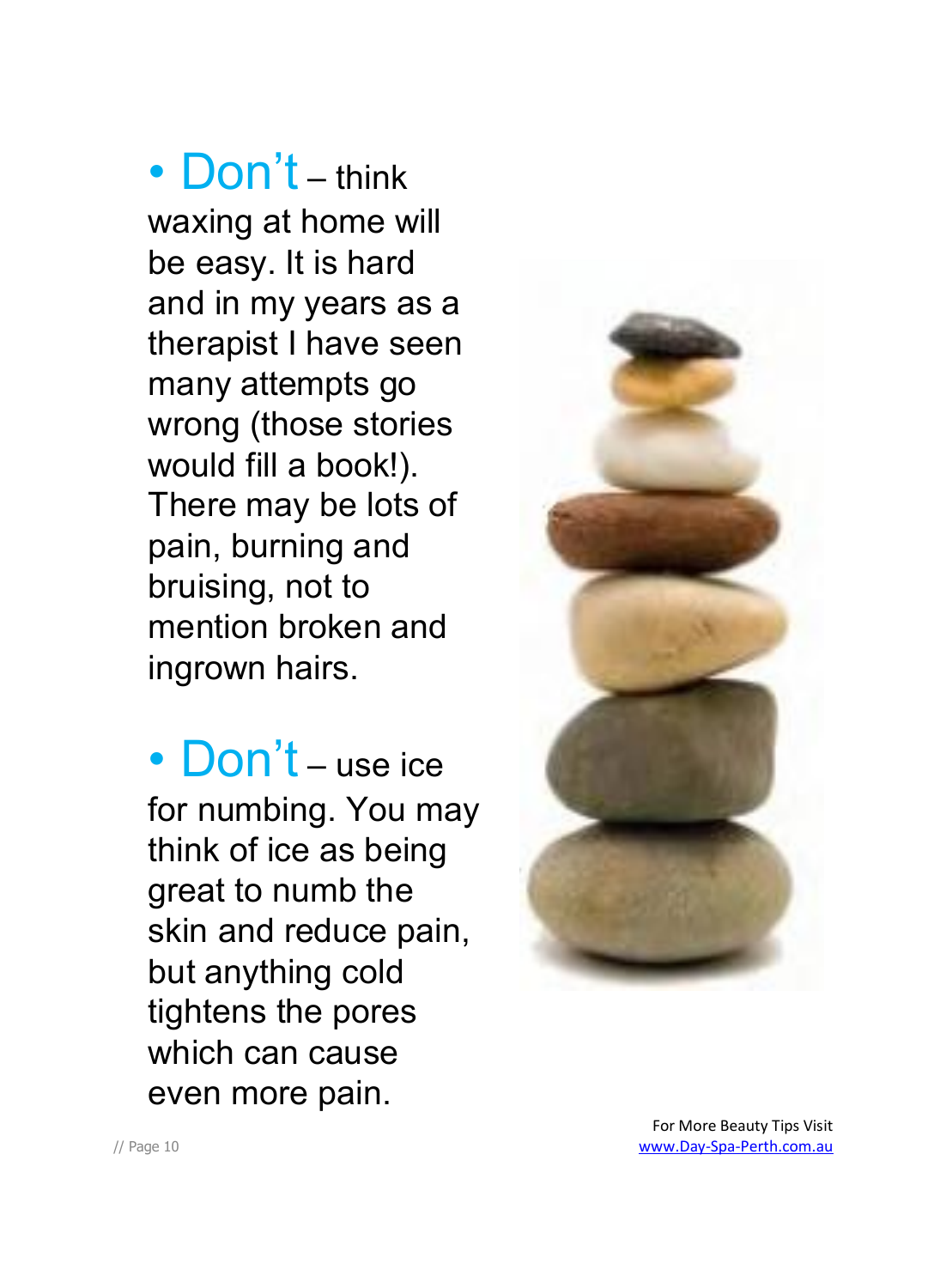• Don't – drink alcohol or caffeine. Stimulants in our system can cause the skin to be extra sensitive to waxing. Instead drink a lot of water to hydrate the body a couple of hours before your treatment.

• Don't – be shy. Your Therapist have seen it all before - many, many times!



*Waxes are different!*

*Do your research!*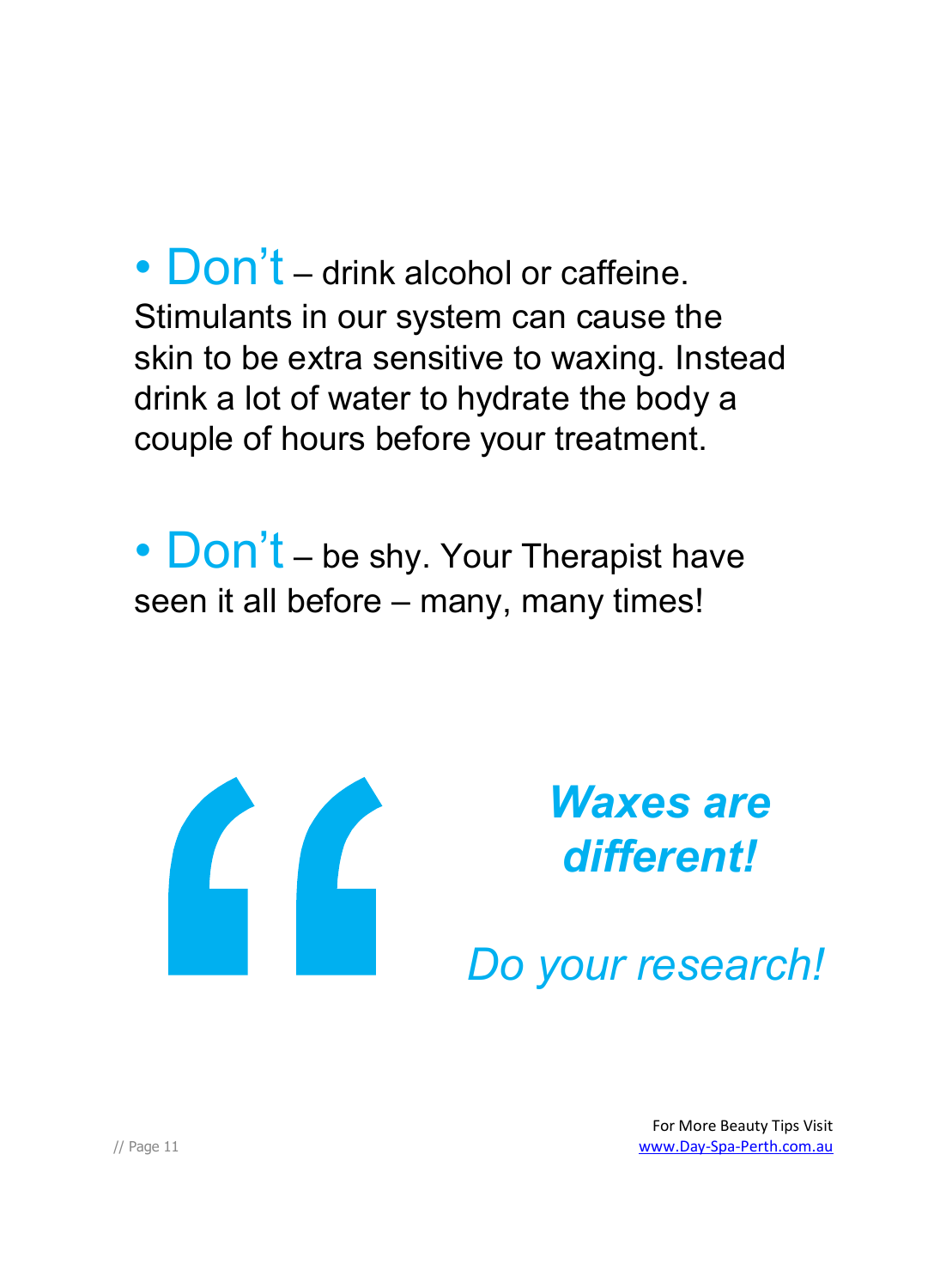### CHAPTER 3: **Best Aftercare Tips for Smooth Skin**

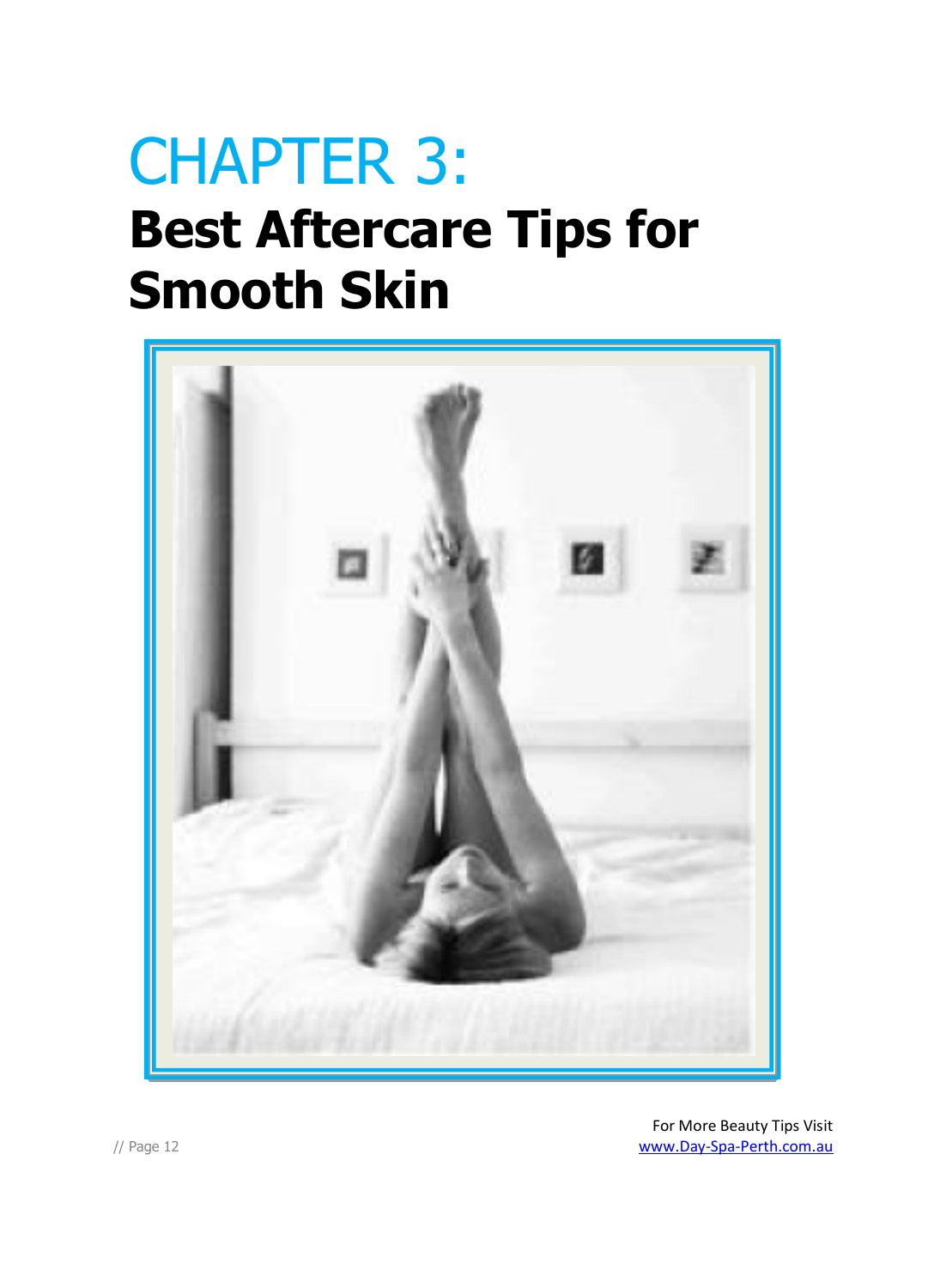#### *Do follow aftercare advice very carefully.*

- No hot showers for 8 hours
- No sunbeds, sunbathing/ saunas, steam rooms or excessive heat for 24 hours
- No self or spray tan for 24 hours
- No body lotions or washes for 8 hours

*Your skin sheds <sup>a</sup> layer of these dead cells every 24 hours and renews itself about every 28 days.*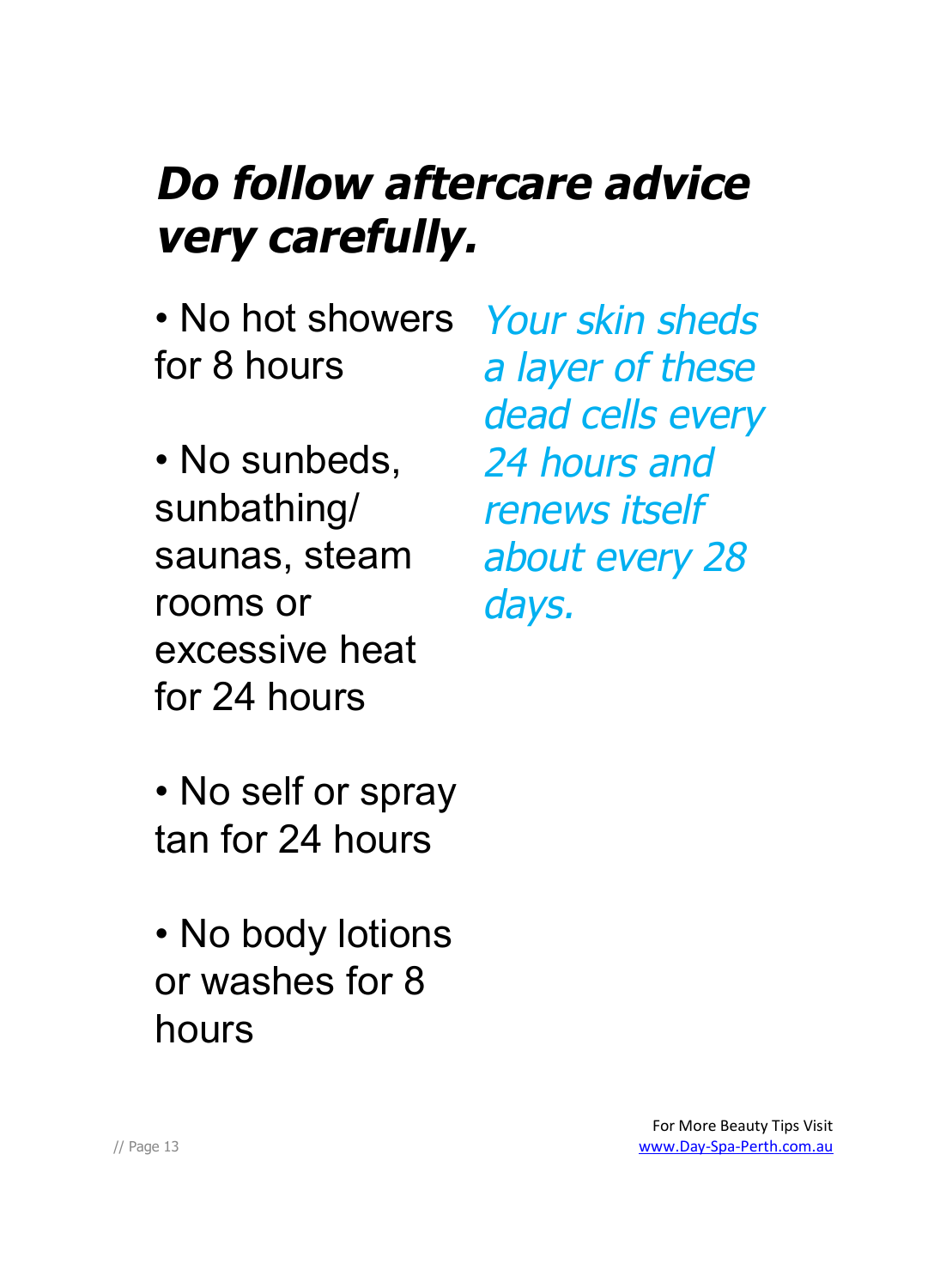#### Underarms

- As above plus no deodorant for 24 hours
- Try and keep area cool

#### Bikini / Brazilian

- No hot showers for 8 hours
- No tight clothing around the area for 24 hours
- No g strings that day
- No body lotion or wash for 8 hours
- Exfoliate and moisture regularly to avoid ingrown hairs BUT not within the first 24 hours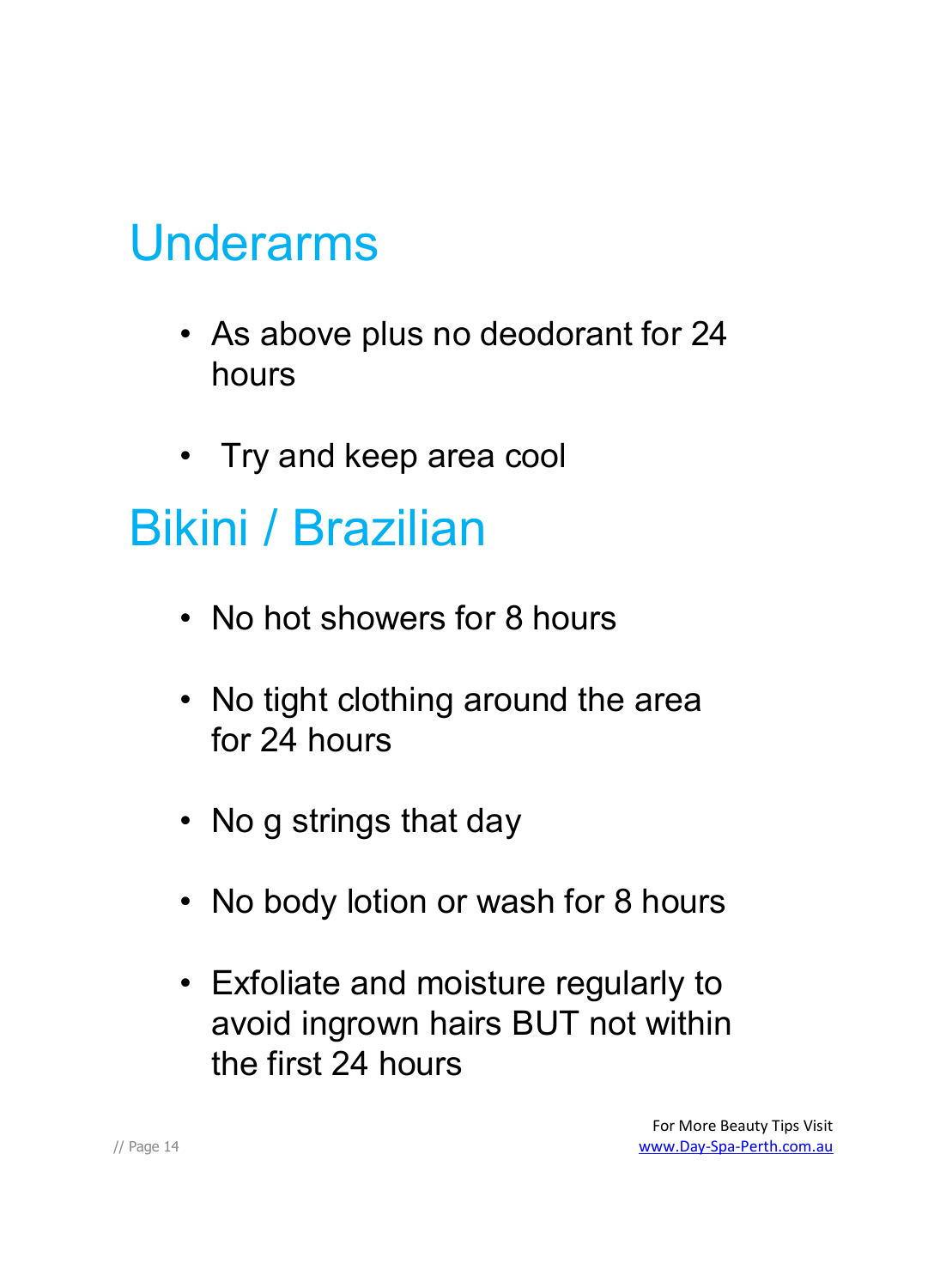### CHAPTER 4: **Best Aftercare Tips for Less Pain**

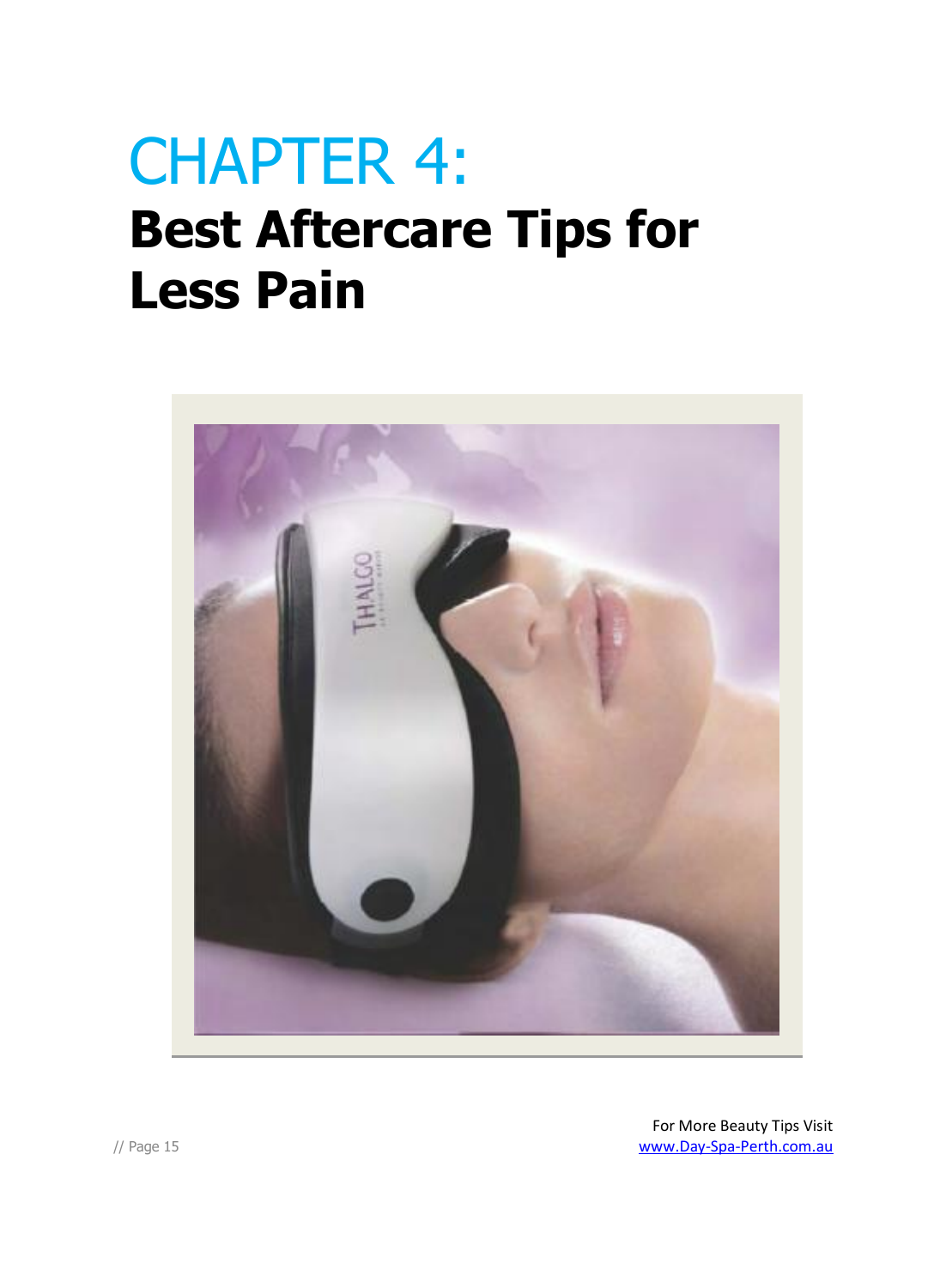### **Finally**

Any reactions should only last for a few hours to a maximum of 24.

If any longer than please apply a cold compress / antiseptic lotion and **inform your therapist – this is very important.**



Your skin swells when it absorbs water. Best to put your moisturizer on after getting out of water to hold all that moisture in!